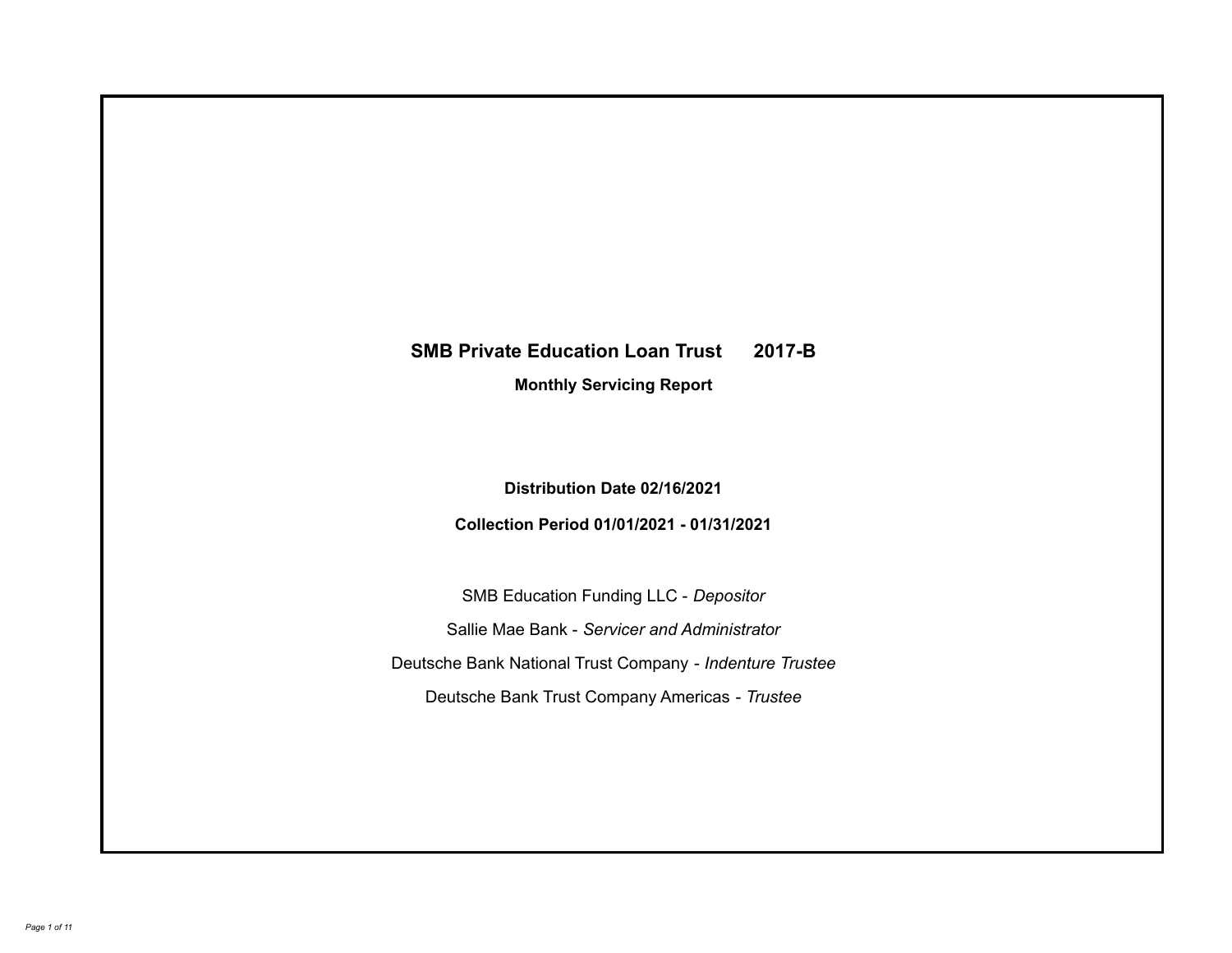A

| A            | <b>Student Loan Portfolio Characteristics</b> |                                                 | <b>Settlement Date</b><br>11/08/2017 | 12/31/2020       | 01/31/2021       |
|--------------|-----------------------------------------------|-------------------------------------------------|--------------------------------------|------------------|------------------|
|              | <b>Principal Balance</b>                      |                                                 | \$701,477,893.40                     | \$432,527,222.40 | \$425,280,398.91 |
|              | Interest to be Capitalized Balance            |                                                 | 46,726,543.99                        | 20,603,733.04    | 20,295,499.21    |
|              | Pool Balance                                  |                                                 | \$748,204,437.39                     | \$453,130,955.44 | \$445,575,898.12 |
|              |                                               |                                                 |                                      |                  |                  |
|              | Weighted Average Coupon (WAC)                 |                                                 | 8.86%                                | 7.95%            | 7.95%            |
|              | Weighted Average Remaining Term               |                                                 | 135.09                               | 128.58           | 128.28           |
|              | Number of Loans                               |                                                 | 66,252                               | 40,842           | 40,215           |
|              | Number of Borrowers                           |                                                 | 63,554                               | 39,340           | 38,743           |
|              | Pool Factor                                   |                                                 |                                      | 0.605624523      | 0.595526939      |
|              |                                               | Since Issued Total Constant Prepayment Rate (1) |                                      | 11.39%           | 11.37%           |
|              |                                               |                                                 |                                      |                  |                  |
| B            | <b>Debt Securities</b>                        | <b>Cusip/Isin</b>                               | 01/15/2021                           |                  | 02/16/2021       |
|              | A <sub>2</sub> A                              | 83189DAB6                                       | \$179,018,418.11                     |                  | \$175,475,096.22 |
|              | A2B                                           | 83189DAC4                                       | \$88,173,250.70                      |                  | \$86,428,032.46  |
|              | В                                             | 83189DAD2                                       | \$50,000,000.00                      |                  | \$50,000,000.00  |
| $\mathsf{C}$ |                                               |                                                 |                                      |                  |                  |
|              | <b>Certificates</b>                           | <b>Cusip/Isin</b>                               | 01/15/2021                           |                  | 02/16/2021       |
|              | Residual                                      | 83189D100                                       | \$100,000.00                         |                  | \$100,000.00     |
|              |                                               |                                                 |                                      |                  |                  |
| D            | <b>Account Balances</b>                       |                                                 | 01/15/2021                           |                  | 02/16/2021       |
|              | Reserve Account Balance                       |                                                 | \$1,891,480.00                       |                  | \$1,891,480.00   |
|              |                                               |                                                 |                                      |                  |                  |
| E            | <b>Asset / Liability</b>                      |                                                 | 01/15/2021                           |                  | 02/16/2021       |
|              | Overcollateralization Percentage              |                                                 | 30.00%                               |                  | 30.00%           |

Specified Overcollateralization Amount

Actual Overcollateralization Amount \$135,939,286.63

(1) For additional information, see 'Since Issued CPR Methodology' found on page 11 of this report.

\$133,672,769.44 \$133,672,769.44

\$135,939,286.63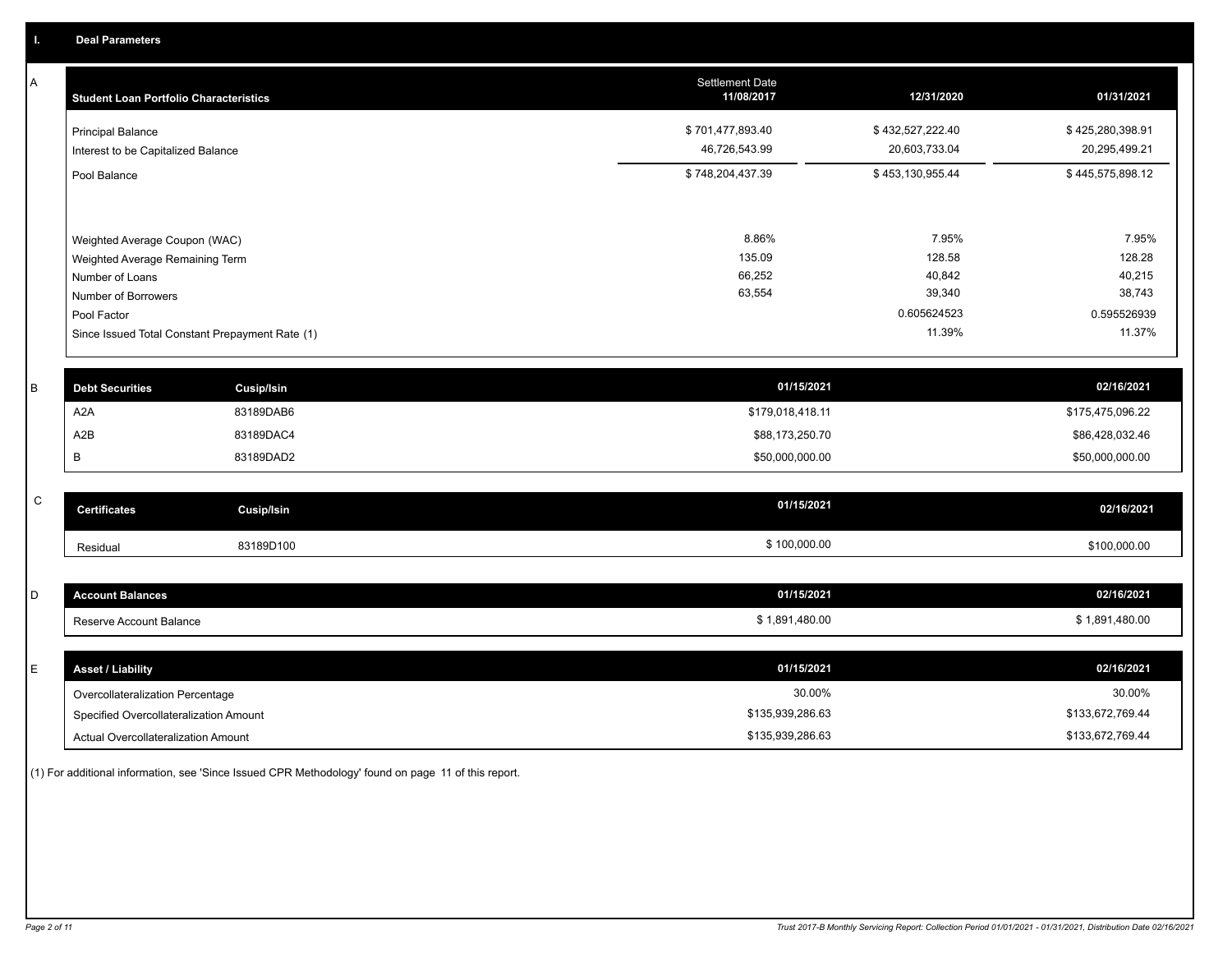| Α  | <b>Student Loan Principal Receipts</b>                           |                |
|----|------------------------------------------------------------------|----------------|
|    | <b>Borrower Principal</b>                                        | 7,513,570.44   |
|    | <b>Consolidation Activity Principal</b>                          | 0.00           |
|    | Seller Principal Reimbursement                                   | (2,445.02)     |
|    | Servicer Principal Reimbursement                                 | 0.00           |
|    | Delinquent Principal Purchases by Servicer                       | 0.00           |
|    | <b>Other Principal Deposits</b>                                  | 30,459.21      |
|    | <b>Total Principal Receipts</b>                                  | \$7,541,584.63 |
| В  | <b>Student Loan Interest Receipts</b>                            |                |
|    | <b>Borrower Interest</b>                                         | 2,249,352.98   |
|    | <b>Consolidation Activity Interest</b>                           | 0.00           |
|    | Seller Interest Reimbursement                                    | (100.16)       |
|    | Servicer Interest Reimbursement                                  | 0.00           |
|    | Delinquent Interest Purchases by Servicer                        | 0.00           |
|    | Other Interest Deposits                                          | 34.26          |
|    | <b>Total Interest Receipts</b>                                   | \$2,249,287.08 |
| C  | <b>Recoveries on Realized Losses</b>                             | \$67,517.04    |
| D  | <b>Investment Income</b>                                         | \$282.37       |
| Е  | <b>Funds Borrowed from Next Collection Period</b>                | \$0.00         |
| F. | <b>Funds Repaid from Prior Collection Period</b>                 | \$0.00         |
| G  | <b>Loan Sale or Purchase Proceeds</b>                            | \$0.00         |
| н  | Initial Deposits to Distribution Account                         | \$0.00         |
|    | <b>Excess Transferred from Other Accounts</b>                    | \$0.00         |
| J  | <b>Borrower Benefit Reimbursements</b>                           | \$0.00         |
| Κ  | <b>Other Deposits</b>                                            | \$0.00         |
| L  | <b>Other Fees Collected</b>                                      | \$0.00         |
| М  | <b>AVAILABLE FUNDS</b>                                           | \$9,858,671.12 |
| N  | Non-Cash Principal Activity During Collection Period             | \$294,761.14   |
| O  | Aggregate Purchased Amounts by the Depositor, Servicer or Seller | \$30,493.47    |
| P  | Aggregate Loan Substitutions                                     | \$0.00         |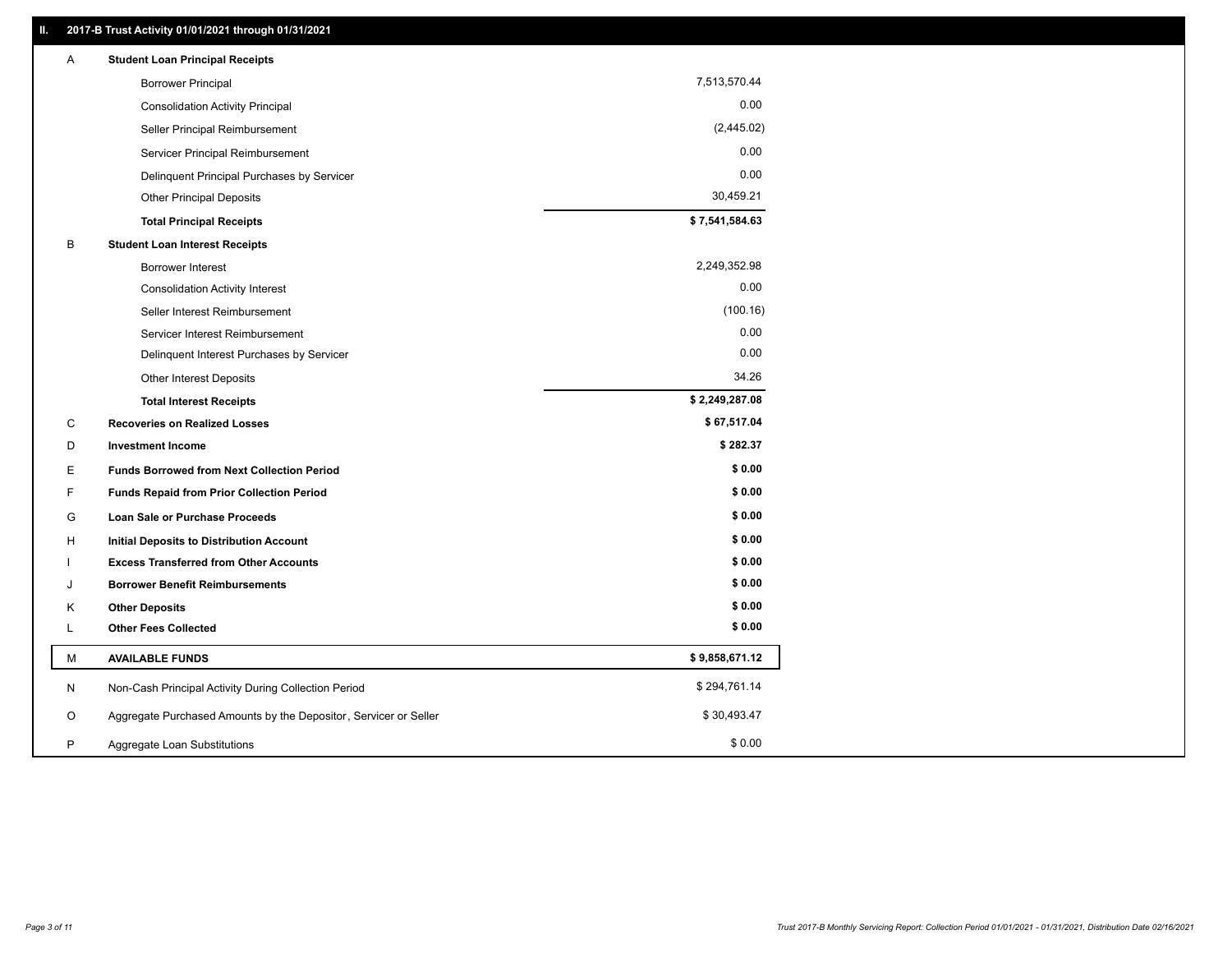|                   |                       |                          |            |                                                           | <b>Loans by Repayment Status</b> |                            |                          |         |                                                                  |                |                            |
|-------------------|-----------------------|--------------------------|------------|-----------------------------------------------------------|----------------------------------|----------------------------|--------------------------|---------|------------------------------------------------------------------|----------------|----------------------------|
|                   |                       |                          | 01/31/2021 |                                                           |                                  |                            | 12/31/2020               |         |                                                                  |                |                            |
|                   |                       | <b>Wtd Avg</b><br>Coupon | # Loans    | Principal and<br><b>Interest Accrued</b><br>to Capitalize | % of Principal                   | % of Loans in<br>Repay (1) | <b>Wtd Avg</b><br>Coupon | # Loans | <b>Principal and</b><br><b>Interest Accrued</b><br>to Capitalize | % of Principal | % of Loans in<br>Repay (1) |
| INTERIM:          | IN SCHOOL             | 8.97%                    | 1,892      | \$27,867,789.50                                           | 6.254%                           | $-$ %                      | 8.99%                    | 2,122   | \$31,218,038.84                                                  | 6.889%         | $-$ %                      |
|                   | GRACE                 | 9.09%                    | 552        | \$7,886,842.06                                            | 1.770%                           | $-$ %                      | 8.95%                    | 396     | \$5,799,982.27                                                   | 1.280%         | $-$ %                      |
|                   | <b>DEFERMENT</b>      | 8.67%                    | 2,824      | \$36,308,701.84                                           | 8.149%                           | $-$ %                      | 8.65%                    | 2,920   | \$37,112,605.57                                                  | 8.190%         | $-$ %                      |
| <b>REPAYMENT:</b> | <b>CURRENT</b>        | 7.74%                    | 32,829     | \$343,451,547.28                                          | 77.080%                          | 91.952%                    | 7.73%                    | 33,202  | \$348,039,231.92                                                 | 76.808%        | 91.831%                    |
|                   | 31-60 DAYS DELINQUENT | 8.19%                    | 454        | \$6,700,279.81                                            | 1.504%                           | 1.794%                     | 8.14%                    | 480     | \$6,859,932.87                                                   | 1.514%         | 1.810%                     |
|                   | 61-90 DAYS DELINQUENT | 7.82%                    | 224        | \$3,278,745.10                                            | 0.736%                           | 0.878%                     | 8.19%                    | 248     | \$3,464,324.90                                                   | 0.765%         | 0.914%                     |
|                   | > 90 DAYS DELINQUENT  | 9.22%                    | 166        | \$2,305,998.34                                            | 0.518%                           | 0.617%                     | 8.68%                    | 159     | \$2,337,906.81                                                   | 0.516%         | 0.617%                     |
|                   | <b>FORBEARANCE</b>    | 8.30%                    | 1,274      | \$17,775,994.19                                           | 3.989%                           | 4.759%                     | 8.24%                    | 1,315   | \$18,298,932.26                                                  | 4.038%         | 4.828%                     |
| <b>TOTAL</b>      |                       |                          | 40,215     | \$445,575,898.12                                          | 100.00%                          | 100.00%                    |                          | 40,842  | \$453,130,955.44                                                 | 100.00%        | 100.00%                    |

Percentages may not total 100% due to rounding \*

1 Loans classified in "Repayment" include any loan for which interim interest only, \$25 fixed payments or full principal and interest payments are due.

|                         |                                                                                                                            |                          | <b>Loans by Borrower Status</b> |                                                                  |                |                                |                          |         |                                                                  |                |                                |
|-------------------------|----------------------------------------------------------------------------------------------------------------------------|--------------------------|---------------------------------|------------------------------------------------------------------|----------------|--------------------------------|--------------------------|---------|------------------------------------------------------------------|----------------|--------------------------------|
|                         |                                                                                                                            |                          |                                 | 01/31/2021                                                       |                |                                |                          |         | 12/31/2020                                                       |                |                                |
|                         |                                                                                                                            | <b>Wtd Avg</b><br>Coupon | # Loans                         | <b>Principal and</b><br><b>Interest Accrued</b><br>to Capitalize | % of Principal | % of Loans in<br>P&I Repay (2) | <b>Wtd Avg</b><br>Coupon | # Loans | <b>Principal and</b><br><b>Interest Accrued</b><br>to Capitalize | % of Principal | % of Loans in<br>P&I Repay (2) |
| <b>INTERIM:</b>         | IN SCHOOL                                                                                                                  | 8.53%                    | 3,584                           | \$51,520,780.28                                                  | 11.563%        | $-$ %                          | 8.54%                    | 4,009   | \$57,342,603.77                                                  | 12.655%        | $-$ %                          |
|                         | <b>GRACE</b>                                                                                                               | 8.71%                    | 1,035                           | \$14,263,808.50                                                  | 3.201%         | $-$ %                          | 8.70%                    | 749     | \$10,711,986.30                                                  | 2.364%         | $-$ %                          |
|                         | <b>DEFERMENT</b>                                                                                                           | 8.34%                    | 5,043                           | \$62,118,161.44                                                  | 13.941%        | $-$ %                          | 8.32%                    | 5,219   | \$63,684,787.01                                                  | 14.054%        | $-$ %                          |
| P&I REPAYMENT:          | <b>CURRENT</b>                                                                                                             | 7.69%                    | 28,468                          | \$288,104,223.78                                                 | 64.659%        | 90.692%                        | 7.69%                    | 28,702  | \$290,931,459.09                                                 | 64.205%        | 90.522%                        |
|                         | 31-60 DAYS DELINQUENT                                                                                                      | 8.16%                    | 436                             | \$6,405,695.02                                                   | 1.438%         | 2.016%                         | 8.08%                    | 452     | \$6,487,162.49                                                   | 1.432%         | 2.018%                         |
|                         | 61-90 DAYS DELINQUENT                                                                                                      | 7.79%                    | 215                             | \$3,136,894.77                                                   | 0.704%         | 0.987%                         | 8.17%                    | 241     | \$3,375,551.14                                                   | 0.745%         | 1.050%                         |
|                         | > 90 DAYS DELINQUENT                                                                                                       | 9.24%                    | 160                             | \$2,250,340.14                                                   | 0.505%         | 0.708%                         | 8.69%                    | 155     | \$2,298,473.38                                                   | 0.507%         | 0.715%                         |
|                         | <b>FORBEARANCE</b>                                                                                                         | 8.30%                    | 1,274                           | \$17,775,994.19                                                  | 3.989%         | 5.596%                         | 8.24%                    | 1,315   | \$18,298,932.26                                                  | 4.038%         | 5.694%                         |
| <b>TOTAL</b><br>$\star$ | Percentages may not total 100% due to rounding                                                                             |                          | 40,215                          | \$445,575,898.12                                                 | 100.00%        | 100.00%                        |                          | 40,842  | \$453,130,955.44                                                 | 100.00%        | 100.00%                        |
| 2                       | Loans classified in "P&I Repayment" includes only those loans for which scheduled principal and interest payments are due. |                          |                                 |                                                                  |                |                                |                          |         |                                                                  |                |                                |

To conform with company standard reporting these sections now include Princial and Interest Accrued to Capitalize .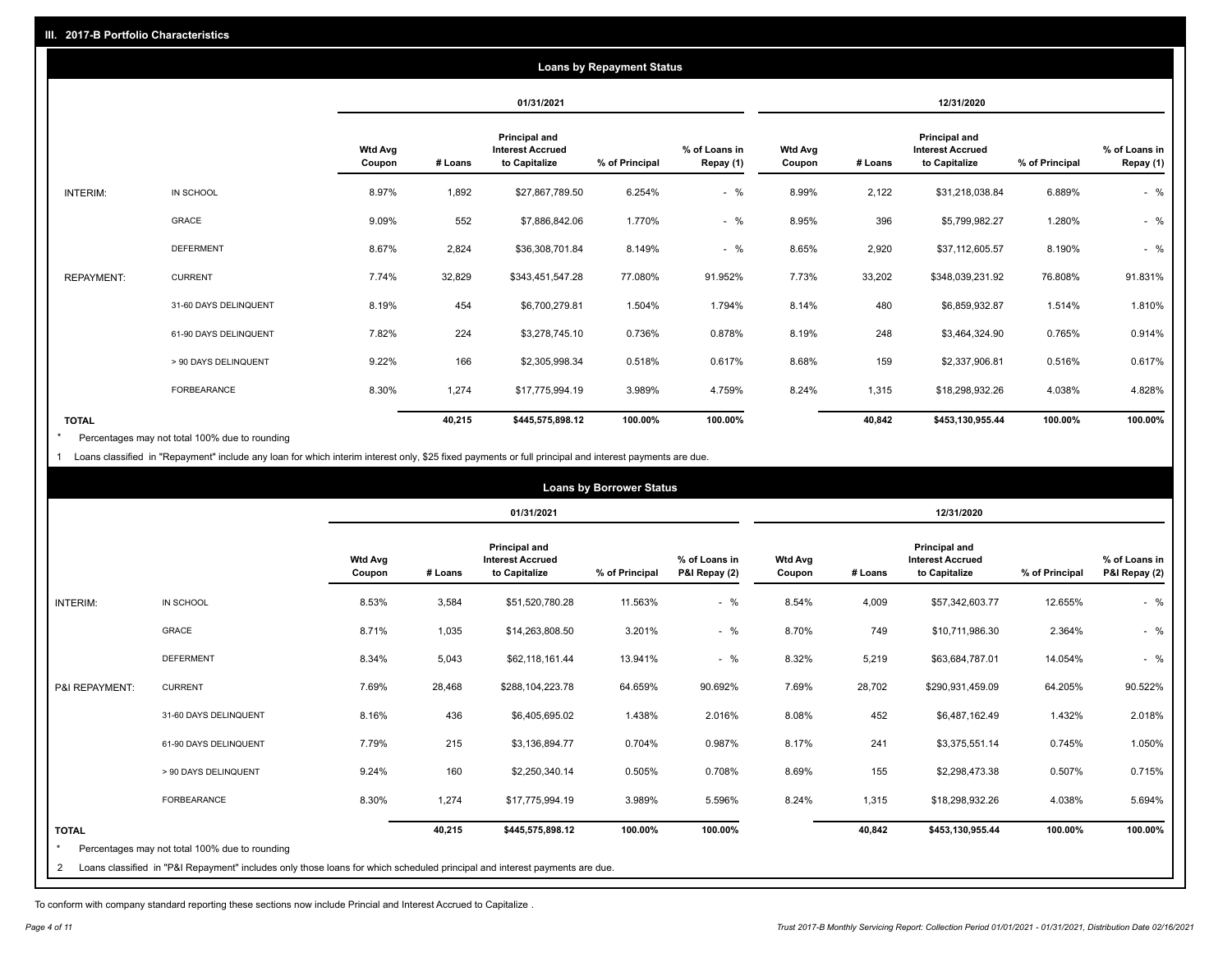| \$445,575,898.12<br>\$453,130,955.44<br>Pool Balance<br>40,215<br>40,842<br>Total # Loans<br>38,743<br>39,340<br>Total # Borrowers<br>7.95%<br>7.95%<br>Weighted Average Coupon<br>128.28<br>128.58<br>Weighted Average Remaining Term<br>92.7%<br>92.7%<br>Percent of Pool - Cosigned<br>7.3%<br>7.3%<br>Percent of Pool - Non Cosigned<br>\$2,878,484.14<br>\$2,906,365.74<br>Borrower Interest Accrued for Period<br>\$24,238,669.37<br>\$24,548,789.86<br><b>Outstanding Borrower Interest Accrued</b><br>\$600,501.89<br>\$446,051.69<br>Gross Principal Realized Loss - Periodic *<br>\$17,970,666.95<br>\$17,370,165.06<br>Gross Principal Realized Loss - Cumulative *<br>\$67,517.04<br>\$100,345.23<br>Recoveries on Realized Losses - Periodic<br>\$2,123,294.41<br>\$2,055,777.37<br>Recoveries on Realized Losses - Cumulative<br>\$532,984.85<br>\$345,706.46<br>Net Losses - Periodic<br>\$15,847,372.54<br>\$15,314,387.69<br>Net Losses - Cumulative<br>\$897,605.90<br>\$2,526,839.19<br>Non-Cash Principal Activity - Capitalized Interest<br>11.37%<br>11.39%<br>Since Issued Total Constant Prepayment Rate (CPR) (1)<br>\$0.00<br>\$0.00<br><b>Loan Substitutions</b><br>\$0.00<br>\$0.00<br>Cumulative Loan Substitutions<br>\$0.00<br>\$0.00<br><b>Unpaid Servicing Fees</b><br>\$0.00<br>\$0.00<br><b>Unpaid Administration Fees</b><br>\$0.00<br>\$0.00<br><b>Unpaid Carryover Servicing Fees</b><br>\$0.00<br>\$0.00<br>Note Interest Shortfall<br>Loans in Modification<br>\$29,877,879.68<br>\$30,063,531.97<br>9.96%<br>9.92%<br>% of Loans in Modification as a % of Loans in Repayment (P&I)<br>% Annualized Gross Principal Realized Loss - Periodic as a % |                                  | 1/31/2021 | 12/31/2020 |
|----------------------------------------------------------------------------------------------------------------------------------------------------------------------------------------------------------------------------------------------------------------------------------------------------------------------------------------------------------------------------------------------------------------------------------------------------------------------------------------------------------------------------------------------------------------------------------------------------------------------------------------------------------------------------------------------------------------------------------------------------------------------------------------------------------------------------------------------------------------------------------------------------------------------------------------------------------------------------------------------------------------------------------------------------------------------------------------------------------------------------------------------------------------------------------------------------------------------------------------------------------------------------------------------------------------------------------------------------------------------------------------------------------------------------------------------------------------------------------------------------------------------------------------------------------------------------------------------------------------------------------------------------------------------------------------------|----------------------------------|-----------|------------|
|                                                                                                                                                                                                                                                                                                                                                                                                                                                                                                                                                                                                                                                                                                                                                                                                                                                                                                                                                                                                                                                                                                                                                                                                                                                                                                                                                                                                                                                                                                                                                                                                                                                                                              |                                  |           |            |
|                                                                                                                                                                                                                                                                                                                                                                                                                                                                                                                                                                                                                                                                                                                                                                                                                                                                                                                                                                                                                                                                                                                                                                                                                                                                                                                                                                                                                                                                                                                                                                                                                                                                                              |                                  |           |            |
|                                                                                                                                                                                                                                                                                                                                                                                                                                                                                                                                                                                                                                                                                                                                                                                                                                                                                                                                                                                                                                                                                                                                                                                                                                                                                                                                                                                                                                                                                                                                                                                                                                                                                              |                                  |           |            |
|                                                                                                                                                                                                                                                                                                                                                                                                                                                                                                                                                                                                                                                                                                                                                                                                                                                                                                                                                                                                                                                                                                                                                                                                                                                                                                                                                                                                                                                                                                                                                                                                                                                                                              |                                  |           |            |
|                                                                                                                                                                                                                                                                                                                                                                                                                                                                                                                                                                                                                                                                                                                                                                                                                                                                                                                                                                                                                                                                                                                                                                                                                                                                                                                                                                                                                                                                                                                                                                                                                                                                                              |                                  |           |            |
|                                                                                                                                                                                                                                                                                                                                                                                                                                                                                                                                                                                                                                                                                                                                                                                                                                                                                                                                                                                                                                                                                                                                                                                                                                                                                                                                                                                                                                                                                                                                                                                                                                                                                              |                                  |           |            |
|                                                                                                                                                                                                                                                                                                                                                                                                                                                                                                                                                                                                                                                                                                                                                                                                                                                                                                                                                                                                                                                                                                                                                                                                                                                                                                                                                                                                                                                                                                                                                                                                                                                                                              |                                  |           |            |
|                                                                                                                                                                                                                                                                                                                                                                                                                                                                                                                                                                                                                                                                                                                                                                                                                                                                                                                                                                                                                                                                                                                                                                                                                                                                                                                                                                                                                                                                                                                                                                                                                                                                                              |                                  |           |            |
|                                                                                                                                                                                                                                                                                                                                                                                                                                                                                                                                                                                                                                                                                                                                                                                                                                                                                                                                                                                                                                                                                                                                                                                                                                                                                                                                                                                                                                                                                                                                                                                                                                                                                              |                                  |           |            |
|                                                                                                                                                                                                                                                                                                                                                                                                                                                                                                                                                                                                                                                                                                                                                                                                                                                                                                                                                                                                                                                                                                                                                                                                                                                                                                                                                                                                                                                                                                                                                                                                                                                                                              |                                  |           |            |
|                                                                                                                                                                                                                                                                                                                                                                                                                                                                                                                                                                                                                                                                                                                                                                                                                                                                                                                                                                                                                                                                                                                                                                                                                                                                                                                                                                                                                                                                                                                                                                                                                                                                                              |                                  |           |            |
|                                                                                                                                                                                                                                                                                                                                                                                                                                                                                                                                                                                                                                                                                                                                                                                                                                                                                                                                                                                                                                                                                                                                                                                                                                                                                                                                                                                                                                                                                                                                                                                                                                                                                              |                                  |           |            |
|                                                                                                                                                                                                                                                                                                                                                                                                                                                                                                                                                                                                                                                                                                                                                                                                                                                                                                                                                                                                                                                                                                                                                                                                                                                                                                                                                                                                                                                                                                                                                                                                                                                                                              |                                  |           |            |
|                                                                                                                                                                                                                                                                                                                                                                                                                                                                                                                                                                                                                                                                                                                                                                                                                                                                                                                                                                                                                                                                                                                                                                                                                                                                                                                                                                                                                                                                                                                                                                                                                                                                                              |                                  |           |            |
|                                                                                                                                                                                                                                                                                                                                                                                                                                                                                                                                                                                                                                                                                                                                                                                                                                                                                                                                                                                                                                                                                                                                                                                                                                                                                                                                                                                                                                                                                                                                                                                                                                                                                              |                                  |           |            |
|                                                                                                                                                                                                                                                                                                                                                                                                                                                                                                                                                                                                                                                                                                                                                                                                                                                                                                                                                                                                                                                                                                                                                                                                                                                                                                                                                                                                                                                                                                                                                                                                                                                                                              |                                  |           |            |
|                                                                                                                                                                                                                                                                                                                                                                                                                                                                                                                                                                                                                                                                                                                                                                                                                                                                                                                                                                                                                                                                                                                                                                                                                                                                                                                                                                                                                                                                                                                                                                                                                                                                                              |                                  |           |            |
|                                                                                                                                                                                                                                                                                                                                                                                                                                                                                                                                                                                                                                                                                                                                                                                                                                                                                                                                                                                                                                                                                                                                                                                                                                                                                                                                                                                                                                                                                                                                                                                                                                                                                              |                                  |           |            |
|                                                                                                                                                                                                                                                                                                                                                                                                                                                                                                                                                                                                                                                                                                                                                                                                                                                                                                                                                                                                                                                                                                                                                                                                                                                                                                                                                                                                                                                                                                                                                                                                                                                                                              |                                  |           |            |
|                                                                                                                                                                                                                                                                                                                                                                                                                                                                                                                                                                                                                                                                                                                                                                                                                                                                                                                                                                                                                                                                                                                                                                                                                                                                                                                                                                                                                                                                                                                                                                                                                                                                                              |                                  |           |            |
|                                                                                                                                                                                                                                                                                                                                                                                                                                                                                                                                                                                                                                                                                                                                                                                                                                                                                                                                                                                                                                                                                                                                                                                                                                                                                                                                                                                                                                                                                                                                                                                                                                                                                              |                                  |           |            |
|                                                                                                                                                                                                                                                                                                                                                                                                                                                                                                                                                                                                                                                                                                                                                                                                                                                                                                                                                                                                                                                                                                                                                                                                                                                                                                                                                                                                                                                                                                                                                                                                                                                                                              |                                  |           |            |
|                                                                                                                                                                                                                                                                                                                                                                                                                                                                                                                                                                                                                                                                                                                                                                                                                                                                                                                                                                                                                                                                                                                                                                                                                                                                                                                                                                                                                                                                                                                                                                                                                                                                                              |                                  |           |            |
|                                                                                                                                                                                                                                                                                                                                                                                                                                                                                                                                                                                                                                                                                                                                                                                                                                                                                                                                                                                                                                                                                                                                                                                                                                                                                                                                                                                                                                                                                                                                                                                                                                                                                              |                                  |           |            |
|                                                                                                                                                                                                                                                                                                                                                                                                                                                                                                                                                                                                                                                                                                                                                                                                                                                                                                                                                                                                                                                                                                                                                                                                                                                                                                                                                                                                                                                                                                                                                                                                                                                                                              |                                  |           |            |
|                                                                                                                                                                                                                                                                                                                                                                                                                                                                                                                                                                                                                                                                                                                                                                                                                                                                                                                                                                                                                                                                                                                                                                                                                                                                                                                                                                                                                                                                                                                                                                                                                                                                                              |                                  |           |            |
|                                                                                                                                                                                                                                                                                                                                                                                                                                                                                                                                                                                                                                                                                                                                                                                                                                                                                                                                                                                                                                                                                                                                                                                                                                                                                                                                                                                                                                                                                                                                                                                                                                                                                              | of Loans in Repayment (P&I) * 12 | 2.40%     | 1.77%      |
| % Gross Principal Realized Loss - Cumulative as a % of<br>Original Pool Balance<br>2.40%<br>2.32%                                                                                                                                                                                                                                                                                                                                                                                                                                                                                                                                                                                                                                                                                                                                                                                                                                                                                                                                                                                                                                                                                                                                                                                                                                                                                                                                                                                                                                                                                                                                                                                            |                                  |           |            |

\* In accordance with the Servicer's current policies and procedures, after September 1, 2017 loans subject to bankruptcy claims generally will not be reported as a charged- off unless and until they are delinquent for 120

(1) For additional information, see 'Since Issued CPR Methodology' found on page 11 of this report.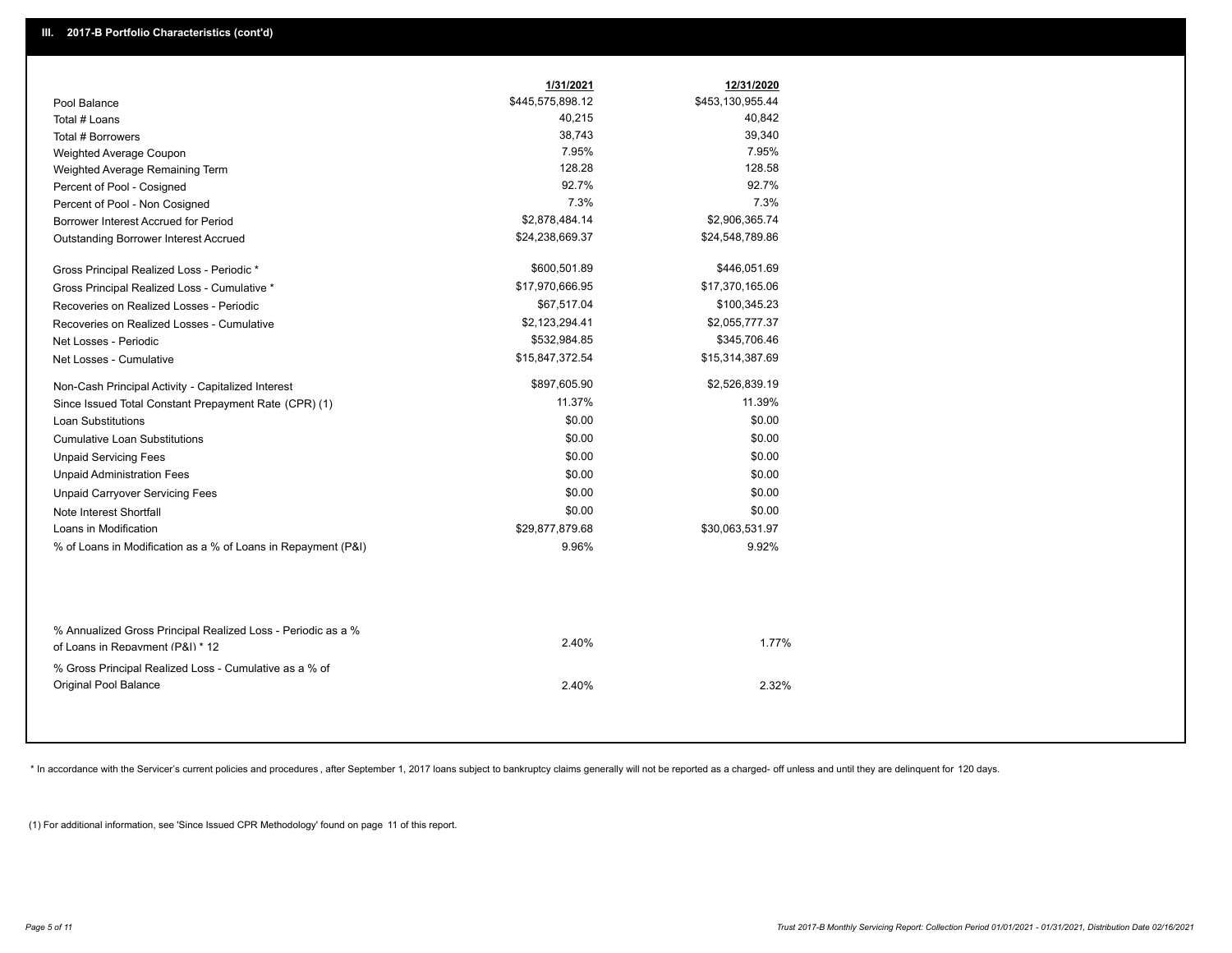#### **Loan Program**  A

|                                    | Weighted<br>Average | # LOANS | <b>\$ AMOUNT</b> | $%$ *    |
|------------------------------------|---------------------|---------|------------------|----------|
| - Smart Option Interest-Only Loans | 6.94%               | 8,999   | \$72,102,998.21  | 16.182%  |
| - Smart Option Fixed Pay Loans     | 7.94%               | 9,841   | \$133,203,162.91 | 29.895%  |
| - Smart Option Deferred Loans      | 8.26%               | 21.375  | \$240,269,737.00 | 53.923%  |
| - Other Loan Programs              | $0.00\%$            |         | \$0.00           | 0.000%   |
| <b>Total</b>                       | 7.95%               | 40,215  | \$445,575,898.12 | 100.000% |

\* Percentages may not total 100% due to rounding

B

C

**Index Type**

|                       | Weighted<br>Average | # LOANS | <b>\$ AMOUNT</b> | $%$ *     |
|-----------------------|---------------------|---------|------------------|-----------|
| - Fixed Rate Loans    | 8.23%               | 8,818   | \$109,839,854.46 | 24.651%   |
| - LIBOR Indexed Loans | 7.86%               | 31,397  | \$335,736,043.66 | 75.349%   |
| - Other Index Rates   | $0.00\%$            |         | \$0.00           | $0.000\%$ |
| <b>Total</b>          | 7.95%               | 40,215  | \$445,575,898.12 | 100.000%  |

\* Percentages may not total 100% due to rounding

## **Weighted Average Recent FICO**

| 2,760<br>2,515<br>4,214 | \$30,522,675.42<br>\$27,901,298.87 | 6.850%<br>6.262% |
|-------------------------|------------------------------------|------------------|
|                         |                                    |                  |
|                         |                                    |                  |
|                         | \$47,245,500.10                    | 10.603%          |
| 8,322                   | \$94,565,454.01                    | 21.223%          |
| 22,403                  | \$245,331,866.31                   | 55.060%          |
|                         | \$9,103.41                         | 0.002%           |
| 40,215                  | \$445,575,898.12                   | 100.000%         |
|                         |                                    |                  |

To conform with company standard reporting these sections now include Princial and Interest Accrued to Capitalize .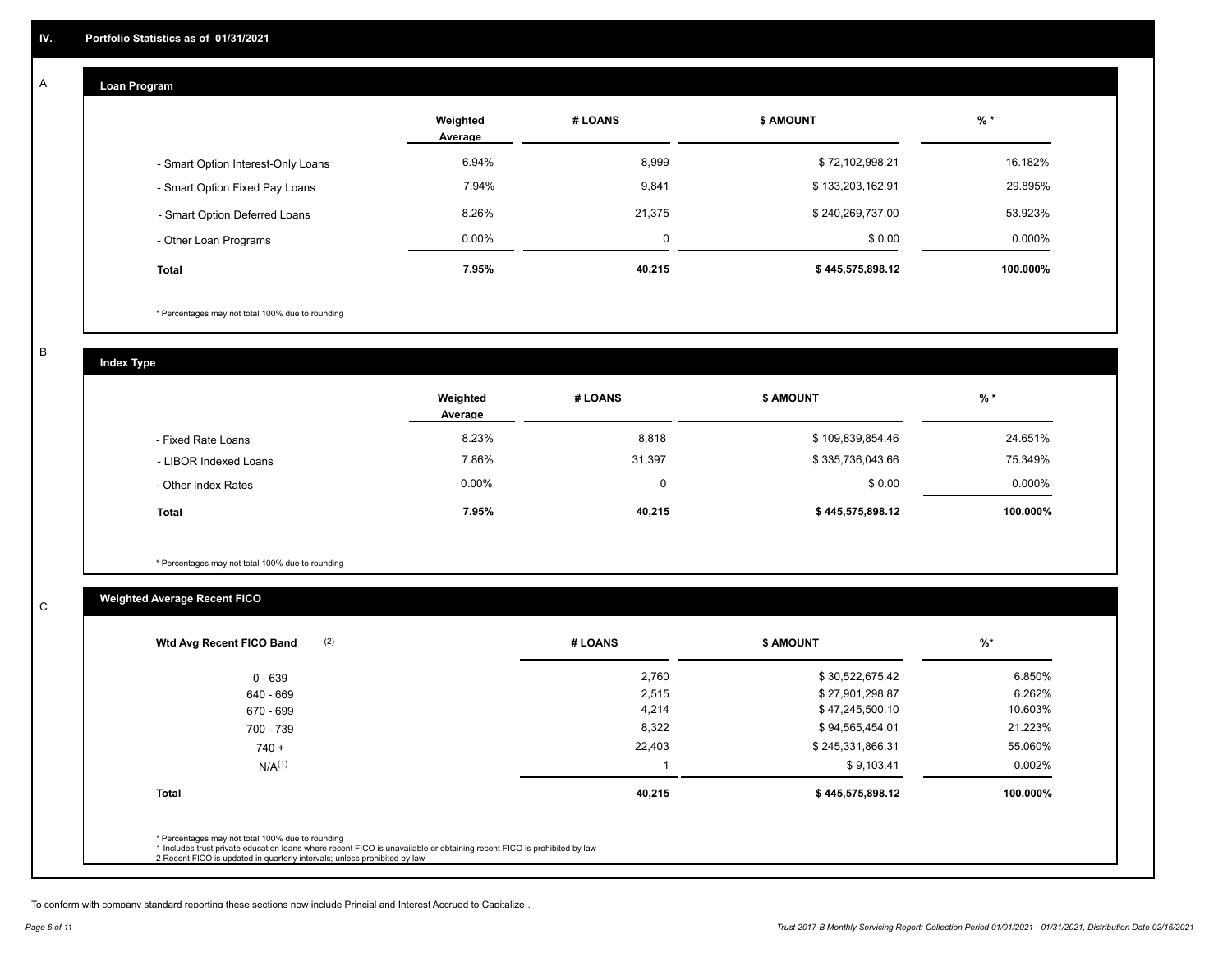| ۷. | 2017-B Reserve Account, Principal Distribution, and R-2 Certificate Calculations                                                                                                                                          |                  |  |
|----|---------------------------------------------------------------------------------------------------------------------------------------------------------------------------------------------------------------------------|------------------|--|
| А. | <b>Reserve Account</b>                                                                                                                                                                                                    |                  |  |
|    | Specified Reserve Account Balance                                                                                                                                                                                         | \$1,891,480.00   |  |
|    | Actual Reserve Account Balance                                                                                                                                                                                            | \$1,891,480.00   |  |
| В. | <b>Principal Distribution Amount</b>                                                                                                                                                                                      |                  |  |
|    | Class A Notes Outstanding<br>i.                                                                                                                                                                                           | \$267,191,668.81 |  |
|    | Pool Balance<br>ii.                                                                                                                                                                                                       | \$445,575,898.12 |  |
|    | First Priority Principal Distribution Amount (i - ii)<br>iii.                                                                                                                                                             | \$0.00           |  |
|    | Class A and B Notes Outstanding<br>iv.                                                                                                                                                                                    | \$317,191,668.81 |  |
|    | First Priority Principal Distribution Amount<br>۷.                                                                                                                                                                        | \$0.00           |  |
|    | Pool Balance<br>VI.                                                                                                                                                                                                       | \$445,575,898.12 |  |
|    | Specified Overcollateralization Amount<br>vii.                                                                                                                                                                            | \$133,672,769.44 |  |
|    | Regular Principal Distribution Amount (if (iv > 0, (iv - v) - (vi - vii))<br>viii.                                                                                                                                        | \$5,288,540.13   |  |
|    | Pool Balance<br>ix.                                                                                                                                                                                                       | \$445,575,898.12 |  |
|    | 10% of Initial Pool Balance<br>х.                                                                                                                                                                                         | \$74,820,443.74  |  |
|    | First Priority Principal Distribution Amount<br>xi.                                                                                                                                                                       | \$0.00           |  |
|    | Regular Principal Distribution Amount<br>xii.                                                                                                                                                                             | \$5,288,540.13   |  |
|    | Available Funds (after payment of waterfall items A through I)<br>xiii.                                                                                                                                                   | \$3,625,065.30   |  |
|    | Additional Principal Distribution Amount (if(vi <= x,min(xiii, vi - xi - xii)))<br>xiv.                                                                                                                                   | \$0.00           |  |
| C. | R-2 Certificate                                                                                                                                                                                                           |                  |  |
|    | <b>Previous Notional Balance</b>                                                                                                                                                                                          | \$45,942,940.00  |  |
|    | Shortfall of Principal                                                                                                                                                                                                    | \$0.00           |  |
|    | Shortfall of Interest                                                                                                                                                                                                     | \$0.00           |  |
|    | <b>Current Notional Balance</b>                                                                                                                                                                                           | \$45,942,940.00  |  |
|    | Excess Distribution Allocated (1)                                                                                                                                                                                         | \$1,014,637.66   |  |
| D. | R-3 Certificate                                                                                                                                                                                                           |                  |  |
|    | <b>Previous Notional Balance</b>                                                                                                                                                                                          | \$20,459,430.94  |  |
|    | Remaining Principal Collections (2)                                                                                                                                                                                       | \$0.00           |  |
|    | <b>Current Notional Balance</b>                                                                                                                                                                                           | \$19,858,929.05  |  |
|    | 1. Until the notional amount of the R-2 Certificate is reduced to zero and if there is excess cash through the distribution available it will be distributed to the R-2 Certificate, otherwise the<br>amount will be zero |                  |  |

amount will be zero<br>2. Payments will be made after the principal balance of each class of notes has been reduced to zero and the pool balance is less than or equal to the principal balance of the R-3 **Certificate**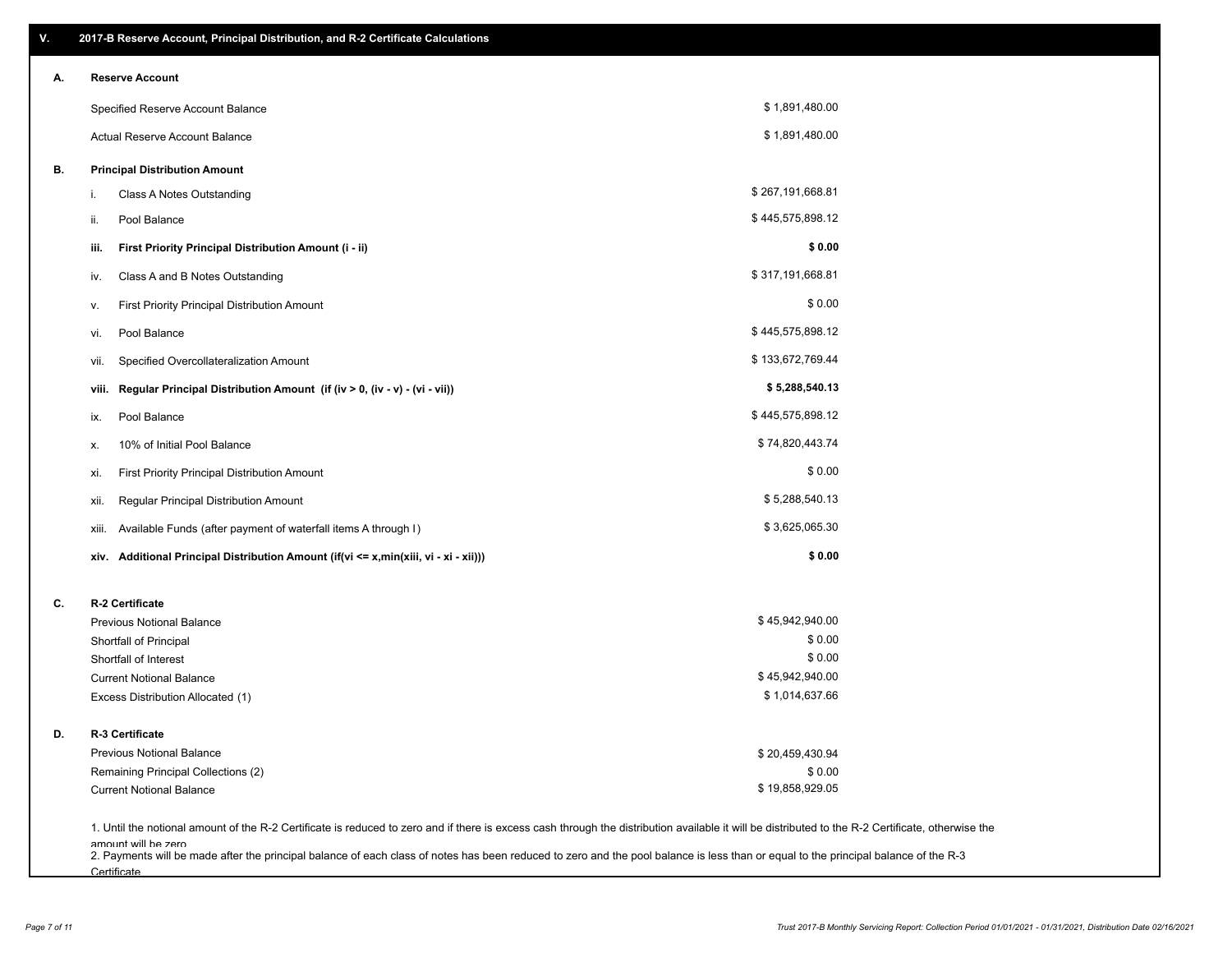|                                               |                                                         | Paid           | <b>Funds Balance</b> |
|-----------------------------------------------|---------------------------------------------------------|----------------|----------------------|
| <b>Total Available Funds</b>                  |                                                         |                | \$9,858,671.12       |
| <b>Trustee Fees</b><br>A                      |                                                         | \$13,125.00    | \$9,845,546.12       |
| <b>Servicing Fees</b><br>B                    |                                                         | \$288,384.32   | \$9,557,161.80       |
| C<br>i. Administration Fees                   |                                                         | \$8,333.00     | \$9,548,828.80       |
|                                               | ii. Unreimbursed Administrator Advances plus any Unpaid | \$0.00         | \$9,548,828.80       |
| D                                             | Class A Noteholders Interest Distribution Amount        | \$489,390.04   | \$9,059,438.76       |
| Е<br>First Priority Principal Payment         |                                                         | \$0.00         | \$9,059,438.76       |
| F.                                            | Class B Noteholders Interest Distribution Amount        | \$145,833.33   | \$8,913,605.43       |
| G<br><b>Reinstatement Reserve Account</b>     |                                                         | \$0.00         | \$8,913,605.43       |
| H<br>Regular Principal Distribution           |                                                         | \$5,288,540.13 | \$3,625,065.30       |
| <b>Carryover Servicing Fees</b>               |                                                         | \$0.00         | \$3,625,065.30       |
| Additional Principal Distribution Amount<br>J |                                                         | \$0.00         | \$3,625,065.30       |
| Κ<br>Unpaid Expenses of Trustee               |                                                         | \$0.00         | \$3,625,065.30       |
| Unpaid Expenses of Administrator<br>L         |                                                         | \$0.00         | \$3,625,065.30       |
| M                                             | i. Remaining Funds to the R-1 Certificateholder(s)      | \$2,610,427.64 | \$1,014,637.66       |
|                                               | ii. Remaining Funds to the R-2 Certificateholder(s)     | \$1,014,637.66 | \$0.00               |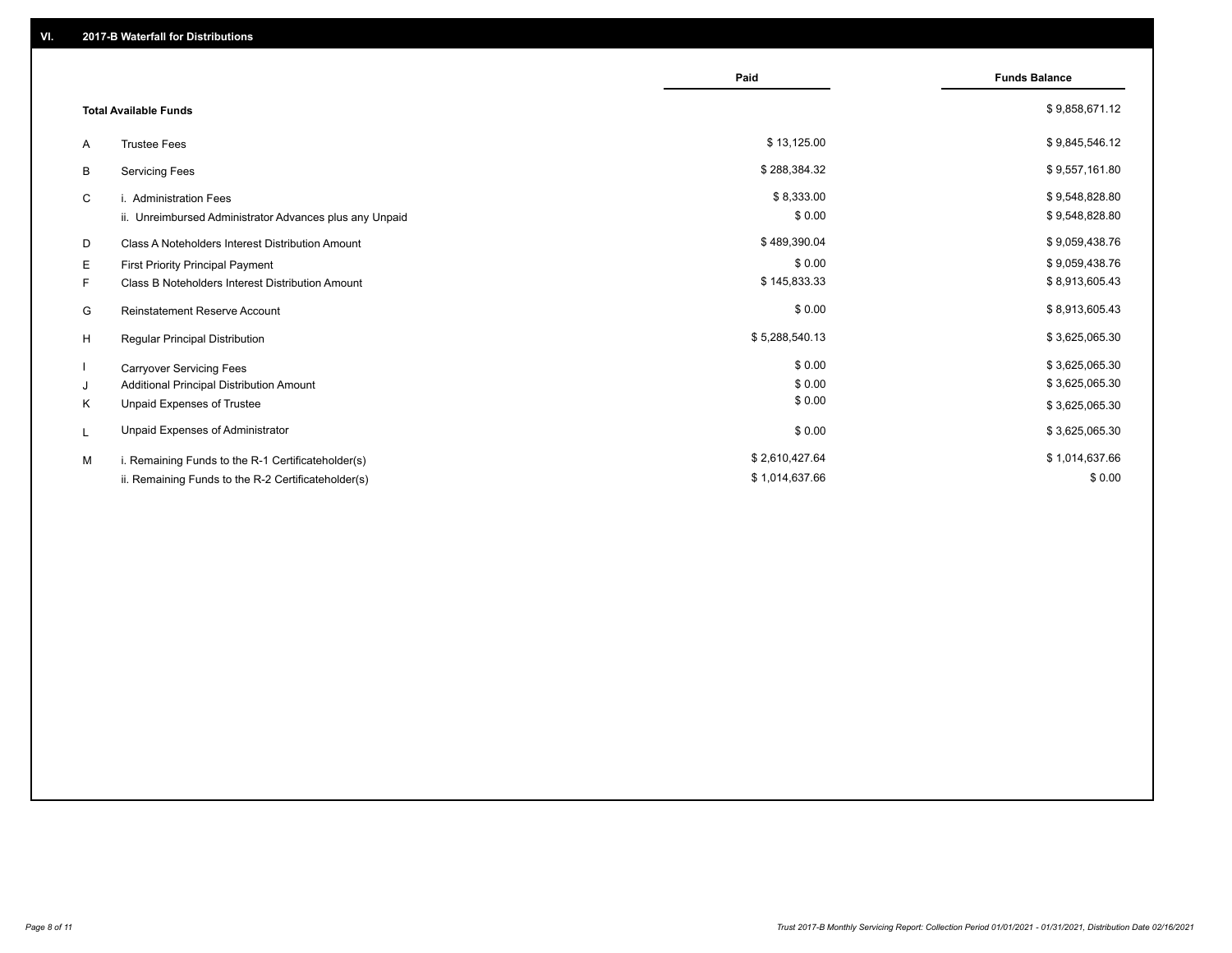| <b>Distribution Amounts</b>                                |                         |                         |                         |
|------------------------------------------------------------|-------------------------|-------------------------|-------------------------|
|                                                            | A <sub>2</sub> A        | A <sub>2</sub> B        | в                       |
| Cusip/Isin                                                 | 83189DAB6               | 83189DAC4               | 83189DAD2               |
| <b>Beginning Balance</b>                                   | \$179,018,418.11        | \$88,173,250.70         | \$50,000,000.00         |
| Index                                                      | <b>FIXED</b>            | <b>LIBOR</b>            | <b>FIXED</b>            |
| Spread/Fixed Rate                                          | 2.82%                   | 0.75%                   | 3.50%                   |
| Record Date (Days Prior to Distribution)                   | 1 NEW YORK BUSINESS DAY | 1 NEW YORK BUSINESS DAY | 1 NEW YORK BUSINESS DAY |
| <b>Accrual Period Begin</b>                                | 1/15/2021               | 1/15/2021               | 1/15/2021               |
| <b>Accrual Period End</b>                                  | 2/15/2021               | 2/16/2021               | 2/15/2021               |
| <b>Daycount Fraction</b>                                   | 0.08333333              | 0.08888889              | 0.08333333              |
| Interest Rate*                                             | 2.82000%                | 0.87650%                | 3.50000%                |
| <b>Accrued Interest Factor</b>                             | 0.002350000             | 0.000779111             | 0.002916667             |
| <b>Current Interest Due</b>                                | \$420,693.28            | \$68,696.76             | \$145,833.33            |
| Interest Shortfall from Prior Period Plus Accrued Interest | $\mathsf{\$}$ -         | $\mathsf{\$}$ -         | $\mathsf{\$}$ -         |
| <b>Total Interest Due</b>                                  | \$420,693.28            | \$68,696.76             | \$145,833.33            |
| <b>Interest Paid</b>                                       | \$420,693.28            | \$68,696.76             | \$145,833.33            |
| <b>Interest Shortfall</b>                                  | $\mathsf{\$}$ -         | $\mathsf{\$}$ -         | $$ -$                   |
| <b>Principal Paid</b>                                      | \$3,543,321.89          | \$1,745,218.24          | $$ -$                   |
| <b>Ending Principal Balance</b>                            | \$175,475,096.22        | \$86,428,032.46         | \$50,000,000.00         |
| Paydown Factor                                             | 0.013221350             | 0.013221350             | 0.000000000             |
| <b>Ending Balance Factor</b>                               | 0.654757822             | 0.654757822             | 1.000000000             |

\* Pay rates for Current Distribution. For the interest rates applicable to the next distribution date, please see https://www.salliemae.com/about/investors/data/SMBabrate.txt.

**VII. 2017-B Distributions**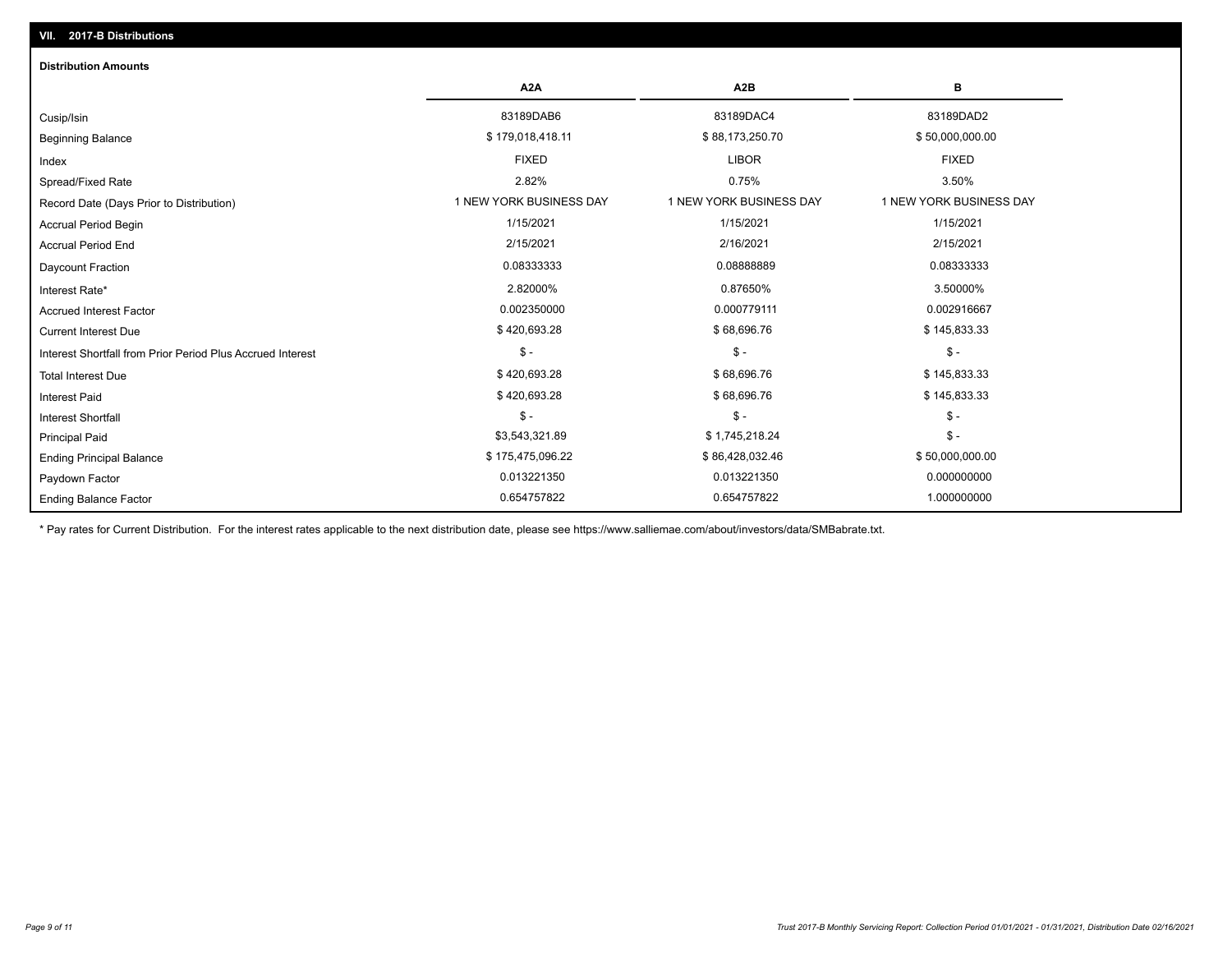#### **VIII. 2017-B Methodology**

#### **Since Issued Total CPR**

$$
\text{total CPR} = 1 - \left(\frac{APB}{PPB}\right)^{\left(\frac{12}{MSC}\right)}
$$

APB = Actual period-end Pool Balance PPB = Projected period-end Pool Balance assuming no prepayments and no defaults Pool Balance = Sum(Principal Balance + Interest Accrued to Capitalize Balance) MSC = Months Since Cut-Off

 $\mathsf{I}$ J λ

### **Since-Issued Total Constant Prepayment Rate (CPR)**

Since-Issued Total CPR measures prepayments, both voluntary and involuntary, for a trust student loan pool over the life of a transaction. For each trust distribution, the actual month-end pool balance is compared against a month-end pool balance originally projected at issuance assuming no prepayments and defaults. For purposes of Since- Issued Total CPR calculations, projected period end pool balance assumes in-school status loans have up to a six month grace period before moving to repayment, grace status loans remain in grace status until their status end date and then to move to full principal and interest repayment, loans subject to interim interest or fixed payments during their in-school and grace period continue paying interim interest or fixed payments until full